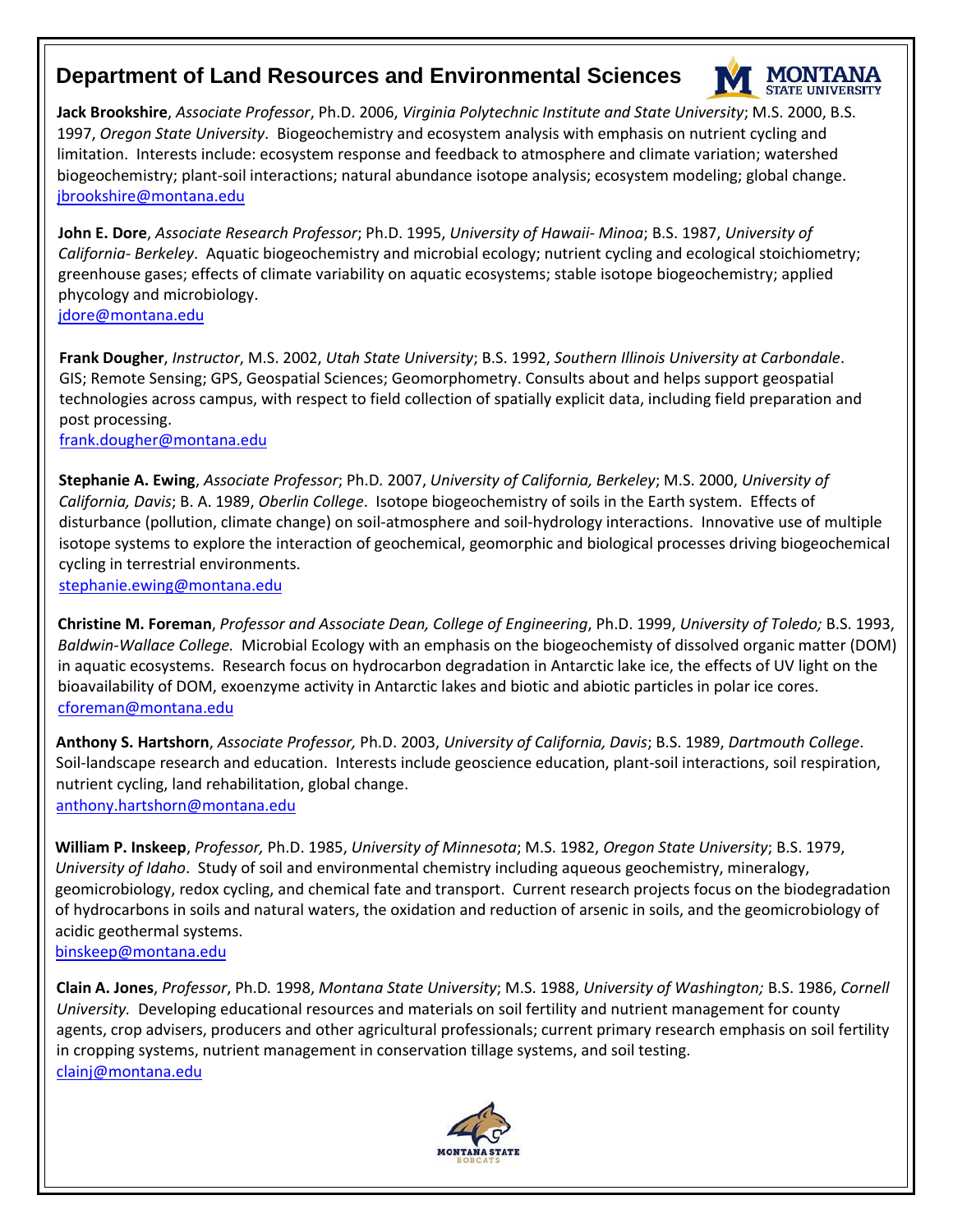**William Kleindl,** *Assistant Research Professor,* Ph.D. 2014, *University of Montana, Missoula;* M.S. 1995, *University of Washington, Seattle;* B.S. 1987, *University of Wisconsin, Madison.* Socioecological research and education. Interests focus on natural dynamics coupled with human land use decisions and their effects on ecological structure, function, and services. This work crosses scale from site to continent with a focus on aquatic systems. [william.kleindl@montana.edu](mailto:william.kleindl@montana.edu)

**Jeffrey L. Littlefield**, *Research Scientist*, Ph.D. 1986, *University of Wyoming*; M.S. 1980, *University of Idaho*; B.S. & B.S.F. 1975, *University of New Hampshire*. Biological control of weeds, including the determination of host and habitat specificity, bionomics, insect-plant interactions, quarantine screening, and field release of potential bio control agents. [jeffreyl@montana.edu](mailto:Jeffrey@montana.edu)

**Jane M. Mangold**, *Professor*, Ph.D. 2004, *Montana State University*; M.S. 1997, *Montana State University*; B.S. 1994, *Iowa State University*. Development and dissemination of information about ecologically-based, integrated invasive plant management for range and wild lands. Emphasis on restoration/revegetation of invasive plant-infested landscapes.

[jane.mangold@montana.edu](mailto:jane.mangold@montana.edu)

**Bruce D. Maxwell**, *Professor*; Ph.D. 1990, *Oregon State University*; M.S. 1984, B.S. 1977, *Montana State University*. Agroecology and weed biology research on the design and development of sustainable production systems and adaptive management strategies for annual and perennial weeds in crop and natural ecosystems. Includes modeling and identifying measures of invasive plant population dynamics and impacts, crop-weed competition, herbicide resistance evolution and economic thresholds of weeds. [bmax@montana.edu](mailto:bmax@mon/hich/af0/dbch/af37/loch/f0%20tana.edu)

**Timothy R. McDermott**, *Professor*; Ph.D. 1989, M.S. 1985, *University of Minnesota*; B.S. 1982, *University of Nebraska-Lincoln*. Soil and environmental microbiology. Physiology, biochemistry, and genetics of phosphorus metabolism in the rhizobia as it occurs during symbiosis with the host legume plant; Microbial and metabolic diversity in geothermally heated soils, including arsenic and metal transformations. [timmcder@montana.edu](mailto:timmcder@montana.edu)

**Fabian D. Menalled**, *Professor,* Ph.D. 1996**,** *University of Massachusetts;* B.S. 1985, *University of Buenos Aires-Argentina*. Cropland Weed Specialist**.** Research and extension focused on integrated management of agricultural weeds. Understanding the mechanisms conditioning the abundance and distribution of annual and perennial weeds in agricultural systems. Weed population and community dynamics, crop-weed competition, herbicide resistance, and weed management in conventional and alternative cropping systems. [menalled@montana.edu](mailto:menalled@montana.edu)

**Perry R. Miller**, *Professor*, Ph.D. 1992, *University of Minnesota;* M.S. 1989, *University of Guelph;* B.S. 1984, *University of Saskatchewan*. Development of diversified cropping systems under water-limited conditions to maintain or improve soil quality, economic returns and sustainable practices. Resource-use-efficiency in no-till and organic systems, spring and winter pulse crop agronomy, annual pea forage and green manure systems, and farming strategies for reducing greenhouse gas emissions.

[pmiller@montana.edu](mailto:Pmiller@montana.edu)

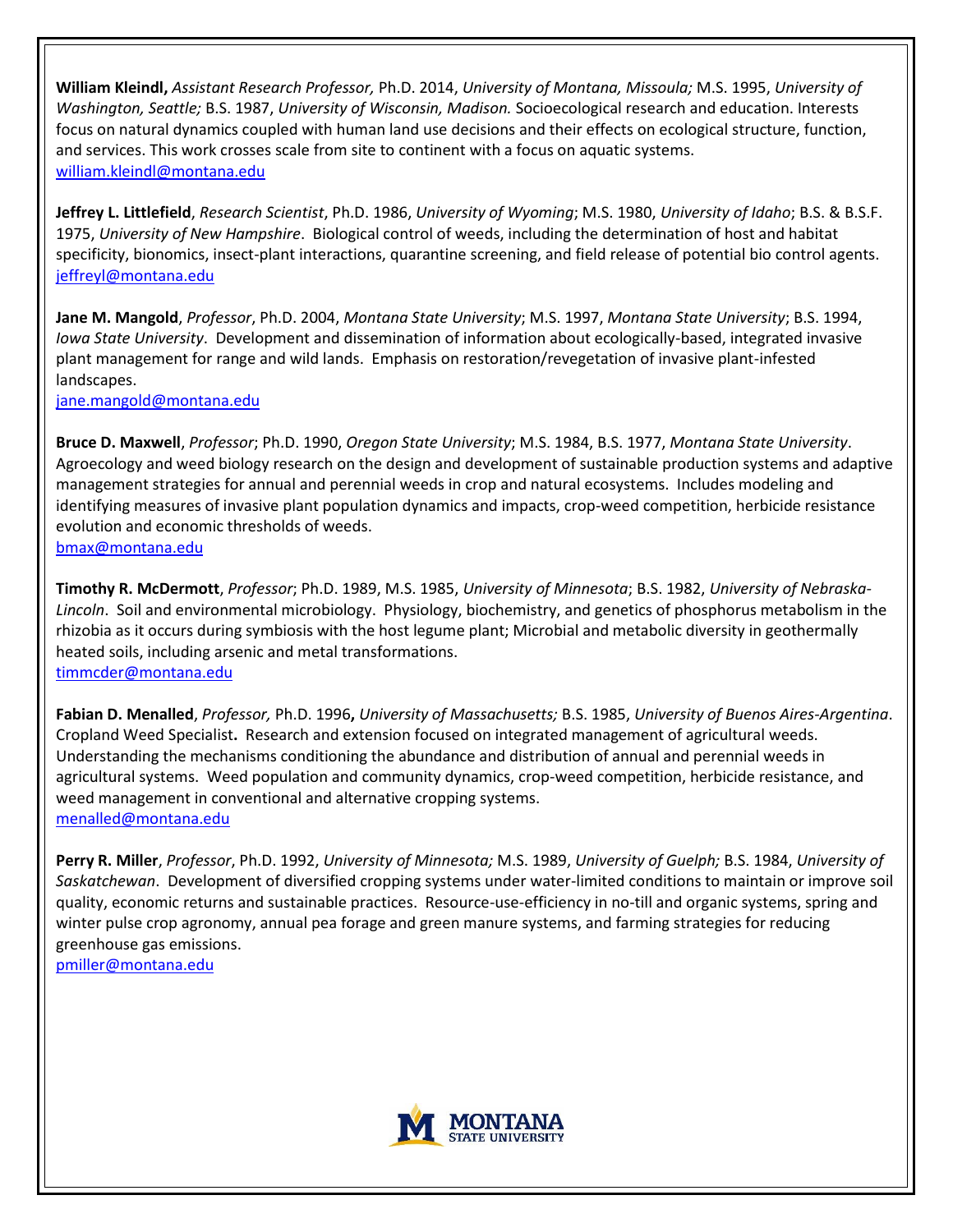**Kevin M. O'Neill**, *Professor*, Ph.D. 1981, M.S. 1978, *Colorado State University*; B.S. 1975, *Syracuse University*. Insect behavior and ecology, with particular reference to foraging, pollination, thermoregulation and parental strategies; influence of land management practices on insect communities; biological constraints on insect population and community sampling. [koneill@montana.edu](mailto:Koneill@montana.edu)

**Robert A. Payn**, *Associate Professor,* Ph.D. 2009, *Colorado School of Mines*; M.S. 2004 *Virginia Tech*; B.S. 1993, *The Ohio State University*. Role of water movement in the structure and function of watershed ecosystems; integration of biogeochemical and hydrologic models; inference of watershed ecosystem behavior from spatially distributed stream water quantity and quality; influence of valley floor hydrologic systems on whole-watershed behavior and on streamriparian ecosystem behavior.

[rpayn@montana.edu](mailto:rpayn@montana.edu)

**Robert K. D. Peterson**, *Professor*, Ph.D. 1995, M.S. 1991, *University of Nebraska;* B.S. 1987, *Iowa State University*. Human and ecological risk assessments for agricultural technologies, physiological responses of plants to biotic stressors, plant-insect interactions, economic decision level theory and development, and integrated pest management theory. [bpeterson@montana.edu](mailto:bpeterson@montana.edu)

**Geoffrey C. Poole**, *Professor*, Ph.D. 2000, *University of Montana*; M.S. 1989, *Utah State University*; B.S. 1987, *Cornell University*. Emphasis on river ecology, fluvial geomorphology and landscape ecology. Special interests include the ecology of the hyporheic zone, influence of floodplain geomorphology or in-stream habitat quality and linkages between riverine habitat diversity and biological diversity. [gpoole@montana.edu](mailto:gpoole@mo/hich/af0/dbch/af37/loch/f0%20ntana.edu)

**Scott Powell**, *Associate Professor*, Ph.D. 2004, *Montana State University*; M.S. 1997, *Duke University*; B.A. 1993, *Macalester College*. Forest ecology and dynamics; integration of remote sensing data, GIS, and field data for ecological applications; modeling aboveground biomass and carbon sequestration; land cover and land use change analysis; and invasive species monitoring.

[spowell@montana.edu](mailto:spowell@montana.edu)

**Manbir Rakkar**, *Assistant Research Professor*, Ph.D. 2018, *University of Nebraska - Lincoln*; M.S. 2015, *North Dakota State University*; B.S. 2012, *Punjab Agricultural University*. Resolving soil issues using inter-disciplinary approaches, and preventing, mitigating and adapting to soil acidification in Montana. [manbir.rakkar@montana.edu](mailto:jpriscu@montana.edu) 

**Ann Marie Reinhold**, *Assistant Research Professor,* Ph.D. 2014, *Montana State University;* M.S. 2008, *Duke University;*  B.A. 2004 *University of Colorado-Boulder*. Hydroecology and riverine landscape ecology. Instantiating ecological theory in the development and application of quantitative tools to address pressing environmental problems. [reinhold@montana.edu](mailto:reinhold@montana.edu)

**Lisa J. Rew**, *Professor,* Ph.D. 1993, *University of Reading, UK;* BSc (Hons) 1988 *University of Southampton, UK.* Weed ecology research, including sampling and predicting weed distributions, and impacts, in agricultural and wildland systems to improve management efficiency and environmental sustainability. [lrew@montana.edu](mailto:lrew@montana.edu)

**Timothy F. Seipel**, *Assistant Research Professor & Associate Cropland Weed Specialist,* Ph.D. 2012, *ETH-Zurich;* M.S. 2006 *Montana State University*; B.S. 2003 *Montana State University.* Plant and agricultural ecology research focused on patterns and processes associated with biodiversity; including extension focused on sustainable management of agricultural weeds.

[timothy.seipel@montana.edu](mailto:timothy.seipel@montana.edu)